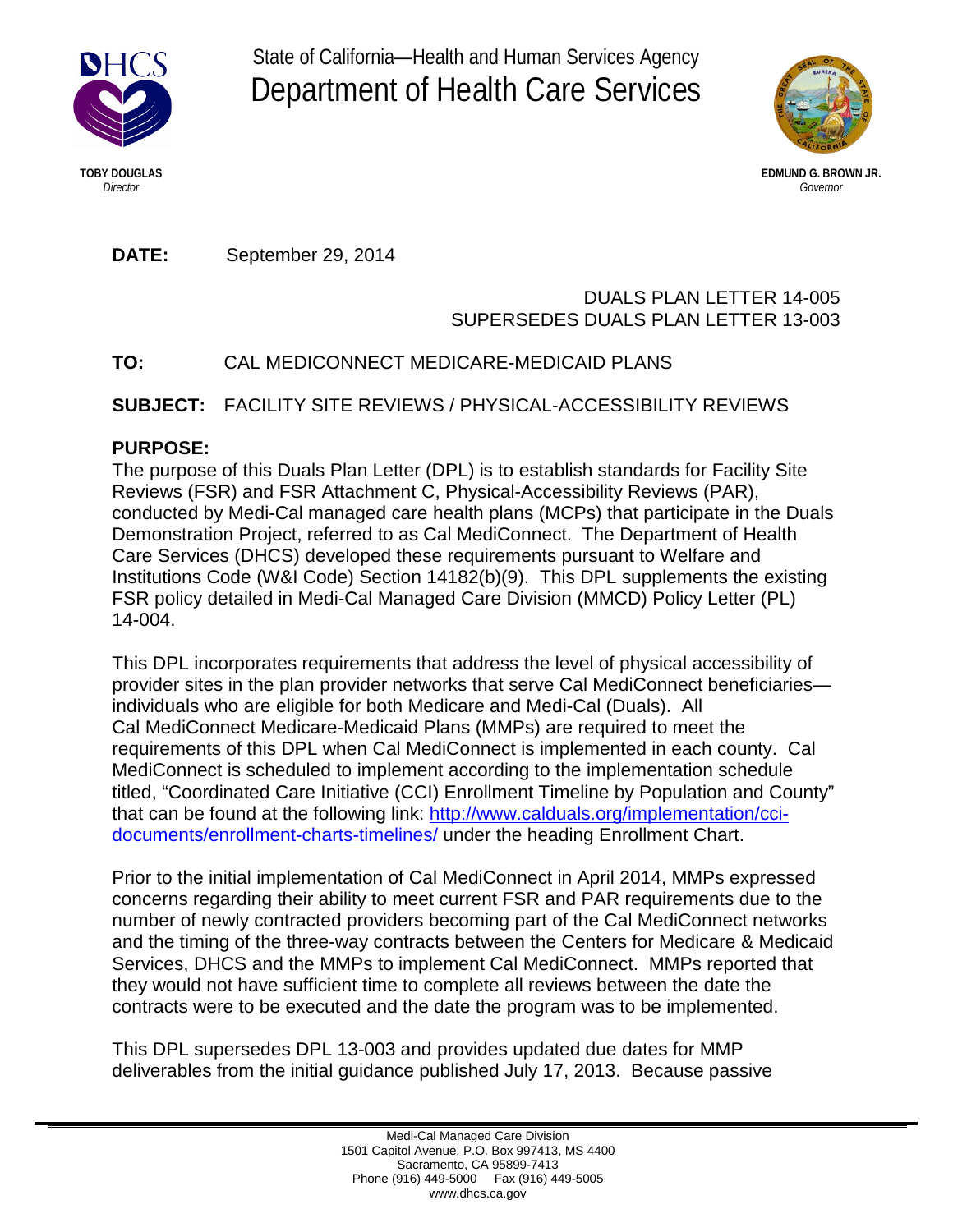DUALS PLAN LETTER 14-005 Page 2

enrollment begins in different months depending on the county, the due date for MMP deliverables has been updated to account for the varying start dates in each county.

#### **BACKGROUND:**

In January 2012, Governor Brown announced his intent to enhance health outcomes and enrollee satisfaction for low-income Seniors and Persons with Disabilities (SPDs) by shifting service delivery away from institutional care to home and community-based settings. To implement that goal, Governor Brown enacted the CCI by signing Senate Bill (SB) 1008 (Chapter 33, Statutes of 2012), SB 1036 (Chapter 45, Statutes of 2012) and SB 94 (Chapter 37, Statutes of 2013).

The three major components of the CCI are:

- 1. A three-year Duals Demonstration Project (Cal MediConnect) for Duals that combines the full continuum of acute, primary, institutional, and home and community-based services into a single benefit package, delivered through an organized service delivery system;
- 2. Mandatory Medi-Cal managed care enrollment for Duals; and
- 3. The inclusion of Long-Term Services and Supports (LTSS) as a Medi-Cal managed care benefit for SPD beneficiaries who are eligible for Medi-Cal only, and for SPD Duals.

CCI has/will become effective in the counties of Alameda, Los Angeles, Orange, Riverside, San Bernardino, San Diego, San Mateo and Santa Clara according to the implementation schedule titled, "CCI Enrollment Timeline by Population and County" that can be found at the following link: [http://www.calduals.org/implementation/cci](http://www.calduals.org/implementation/cci-documents/enrollment-charts-timelines/)[documents/enrollment-charts-timelines/](http://www.calduals.org/implementation/cci-documents/enrollment-charts-timelines/) under the heading Enrollment Chart.

Cal MediConnect will include unified Medicare and Medi-Cal processes, including network adequacy requirements, outreach and education, marketing, quality measures, and grievances and appeals processes.

## **POLICY AND REQUIREMENTS:**

In response to MMP concerns, DHCS is offering the following option(s) to MMPs:

• Complete Attachments A and B of the FSR (credentialing) for newly contracted providers no later than 12 months after implementation of Cal MediConnect in the provider's county. MMP providers must meet all of the credentialing requirements outlined in the MMP Readiness Review process (as verified by the National Opinion Research Center).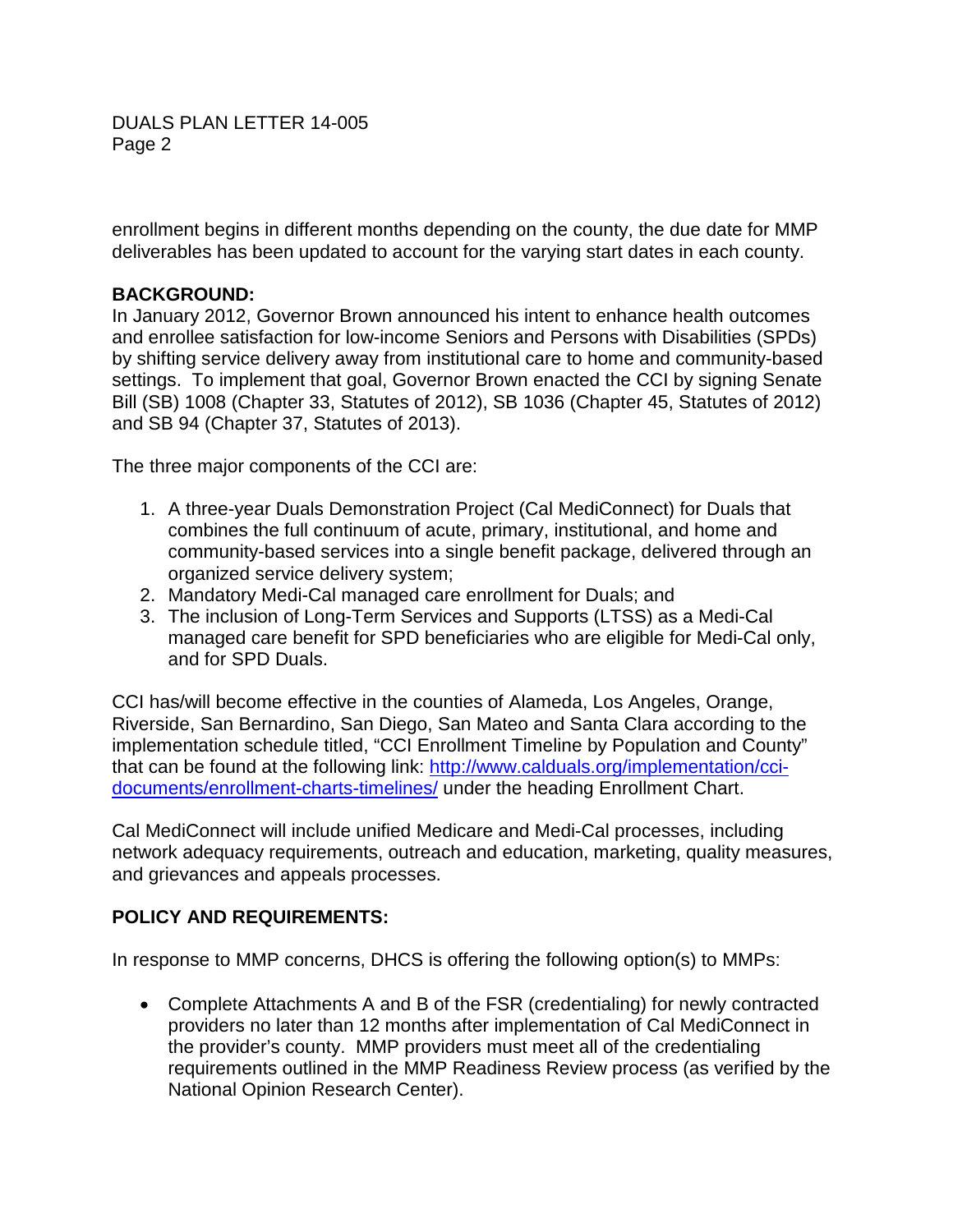- Complete Attachment C (physical accessibility) for newly contracted high-volume providers (see High-Volume Providers subsection below) no later than eight months after implementation of Cal MediConnect and for all other newly contracted providers up to 12 months after implementation in the relevant county.
- Waive completion of Attachments A and B of the FSR for a provider that has a current passing MMP score or a passing FSR score from a DHCS approved quality assurance agency, such as the National Committee for Quality Assurance. The waiver will only be good three years from the date the FSR was completed by the quality assurance agency.
	- o By December 1, 2013, the MMPs were required to submit a list of all providers who had received a waiver of FSR attachments A and B through the quality assurance agency exception. The report was to include, at a minimum, the National Provider Identification number, the quality assurance agency name, and the date the FSR was completed.
- Waive completion of a PAR if an MMP has assessed the provider or high-volume specialist or ancillary provider, as provided for in MMCD PL14-004. MMPs must continue to meet all policy requirements, including timeframes and publication of the PAR available on MMP websites and in provider directories, as required in MMCD PL 14-004.

## High-Volume Providers

MMPs are only required to comply with FSR or PAR policy requirements for all primary care providers, and for any high-volume specialist and ancillary providers who are included in the MMP's provider directory.

These requirements are similar to those described in MMCD PL 14-004 related to SPDs; that allow MMPs, in part, to determine which specialist and ancillary providers served a high volume of Duals. DHCS will require each MMP to submit the following initial documentation to DHCS for review and approval:

1. The benchmark the MMP has established to determine what constitutes highvolume for each category of specialty and ancillary providers included in the MMP's provider directory. Each MMP must select and define one of the following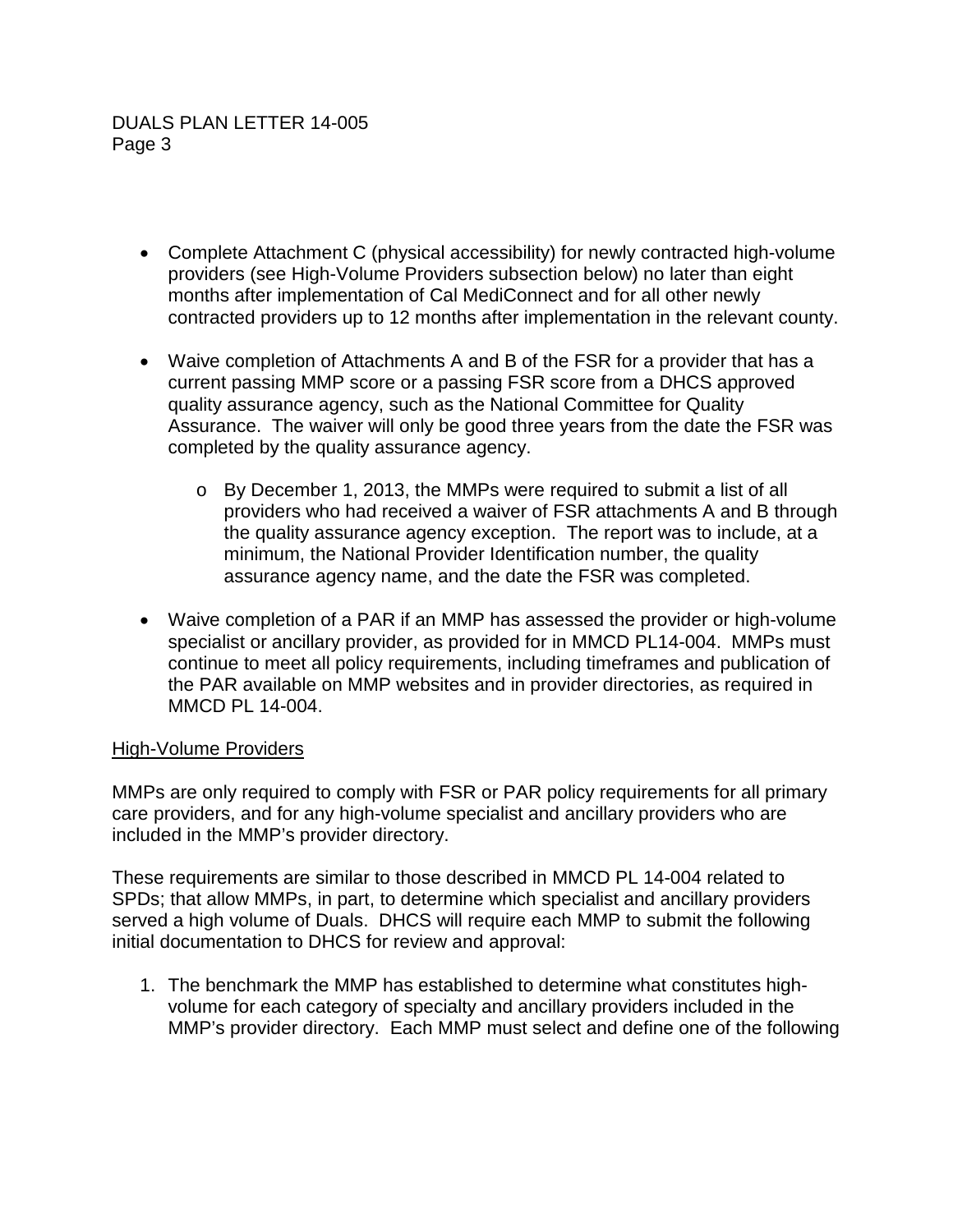benchmarks to determine what constitutes high-volume for each category of specialty and ancillary service providers included in the MMP's provider directory:

- An average number of visits made per month or per 12-month period made by a unique member to a specialty or ancillary service provider, group, or site.
- A "frequency-of-use" benchmark based on a specified number of visits (e.g. greater than five visits) per day and the number of lines of claims or services provided during the specified number of visits.
- The percentage of the MMP's members who have visited a specialist within a 12-month timeframe or ancillary providers who have had more than a specified number of encounters with the MMP's members during a 12-month period.
- The number of specialty or ancillary providers with a specified volume of claim lines during a 12-month period and add additional providers to this list if they appear to be significant providers of services to SPDs even though their number of claim lines was lower than the benchmark.
- Determine the highest-to-lowest number of claims over a 12-month period for all specialty and ancillary providers and develop an average number of claims for each specialty or ancillary provider type: any specialty or ancillary provider with claims greater than the average is high-volume.
- Use FSR Attachment C on all specialty and ancillary sites, without differentiating between low and high-volume providers. If an MMP uses this approach, then it does not need other documentation for approval.
- 2. The methodology the MMP used to develop the benchmark.
- 3. A summary of the utilization or other data used to support the methodology. A MMP must develop the benchmark using the Medicare utilization data provided by DHCS and the utilization data it collects during the first four months from the date it implements Cal MediConnect.
- 4. Any categories of specialty and ancillary providers that do not have enough utilization to qualify as high-volume.